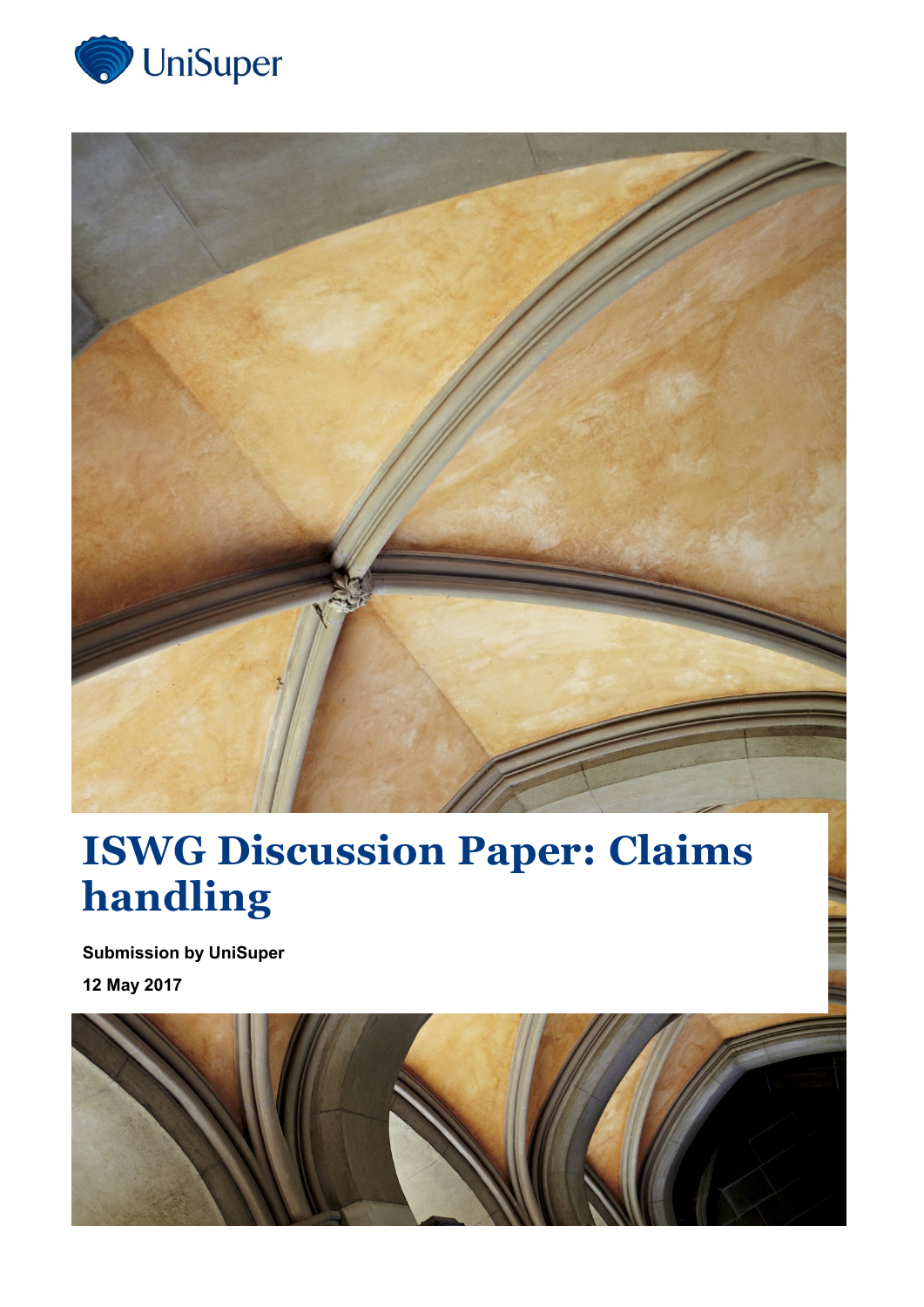

## **About UniSuper**

UniSuper<sup>1</sup> is the superannuation fund dedicated to people working in Australia's higher education and research sector. With approximately 400,000 members and around \$60 billion in assets under management, UniSuper is one of Australia's largest superannuation funds and has one of the very few open defined benefit (DB) schemes.

Death and disability benefits for DB members are currently self-insured. Benefits for Accumulation account members are externally insured. In addition to self-insured benefits, DB members also have access to externally insured death and disability cover.

Different levels of default cover (which are offered without the need to submit health evidence) are offered to different cohorts of members, e.g. a lower level of default cover offered to SG members (casuals, contractors), and a higher level of cover is offered to permanent employees (generally in receipt of 17% employer contributions) who are likely to earn higher salaries and have longer tenure in their roles, leading to higher account balances.

UniSuper Management Pty Ltd would welcome the opportunity to discuss the submission further and to provide additional information in respect of the comments made in this submission. Should you have further queries, please Benedict Davies, Public Policy Manager, on 03 8831 6670 or [benedict.davies@unisuper.com.au](mailto:benedict.davies@unisuper.com.au)

-

 $1$  This submission has been prepared by UniSuper Management Pty Ltd (ABN 91 006 961 799), which acts as the administrator of the Trustee, UniSuper Limited (ABN 54 006 027 121).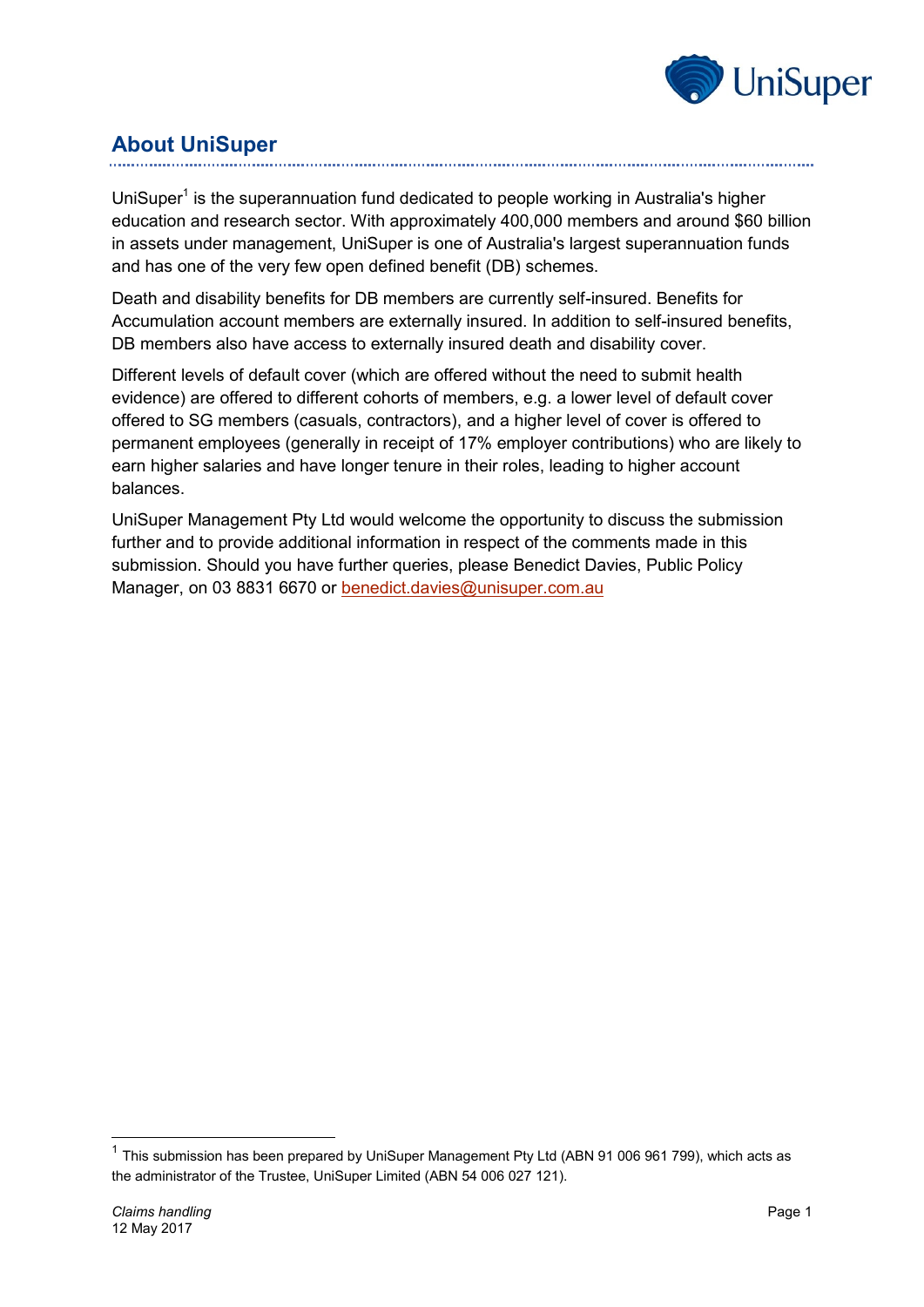

### **Feedback**

#### **The member experience at claim time**

UniSuper is strongly committed to making a difference at a member's greatest time of need: claim time. Our claim service is a highly personalised service designed to minimise the level of uncertainty that often accompanies insurance claims. To that end, all claims enquiries are directed to the claims area where there is a dedicated Claims Assist team whose primary function it is to "on-board" new claimants via highly skilled trained assessors and consultants.

All initial claim contacts, which are usually by phone, are directed via a dedicated IVR to the Claims Assist Consultants (CACs). This initial contact involves discussion with members about their current circumstances and the cover (or types of cover) that they hold with the fund. A preliminary eligibility check is conducted to determine claiming options available to the member. A key function of the CAC team is to explain the claims process to members as part of this initial contact and provide them with realistic time expectations on how long it will take for a decision to be made about the claim. At this point, and if determined to be appropriate, the member is also offered the option of lodging their claim via tele claim or paper.

The Consultants then create an initial claim notification file and send out the appropriate claim documents to members. This usually happens on the same day. Once the claim is loaded onto our system, it is followed up by Consultants at regular intervals with the first follow up as more of a check-in to make sure the member received the claim documents and see if they need any assistance as the documents can seem overwhelming to begin with.

UniSuper prefers that its Consultants deal directly with members; therefore, while we do have insurance facts on our website, the insurance claim forms are not available without speaking to a Consultant. We think it is far better that members deal directly with a Consultant prior to making a claim to ensure that the initial eligibility checks are done upfront which helps members understand the likelihood of a claim being successful. If unsuccessful claims can be avoided, members are better off and they save time and money (e.g. getting medical reports).

It is important to note that a key feature of the Claims Assist function is that the claim is case managed by the same person until the claim is ready to be assessed, at which point the assessor takes over the claim and becomes the primary /sole contact person. Once a claim is assigned to an assessor the member will be provided with a direct line to that assessor for the duration of the claim.

We strongly believe that dedicated Claims Consultants, with functions similar to those described above, are a key part of ensuring good member outcomes. Some funds in the industry also follow similar "best practice". We strongly believe that having dedicated Claims Consultants in-house is preferable to having an industry-funded claims assistance service (Question 14) which will always have less expertise than in-house experts.